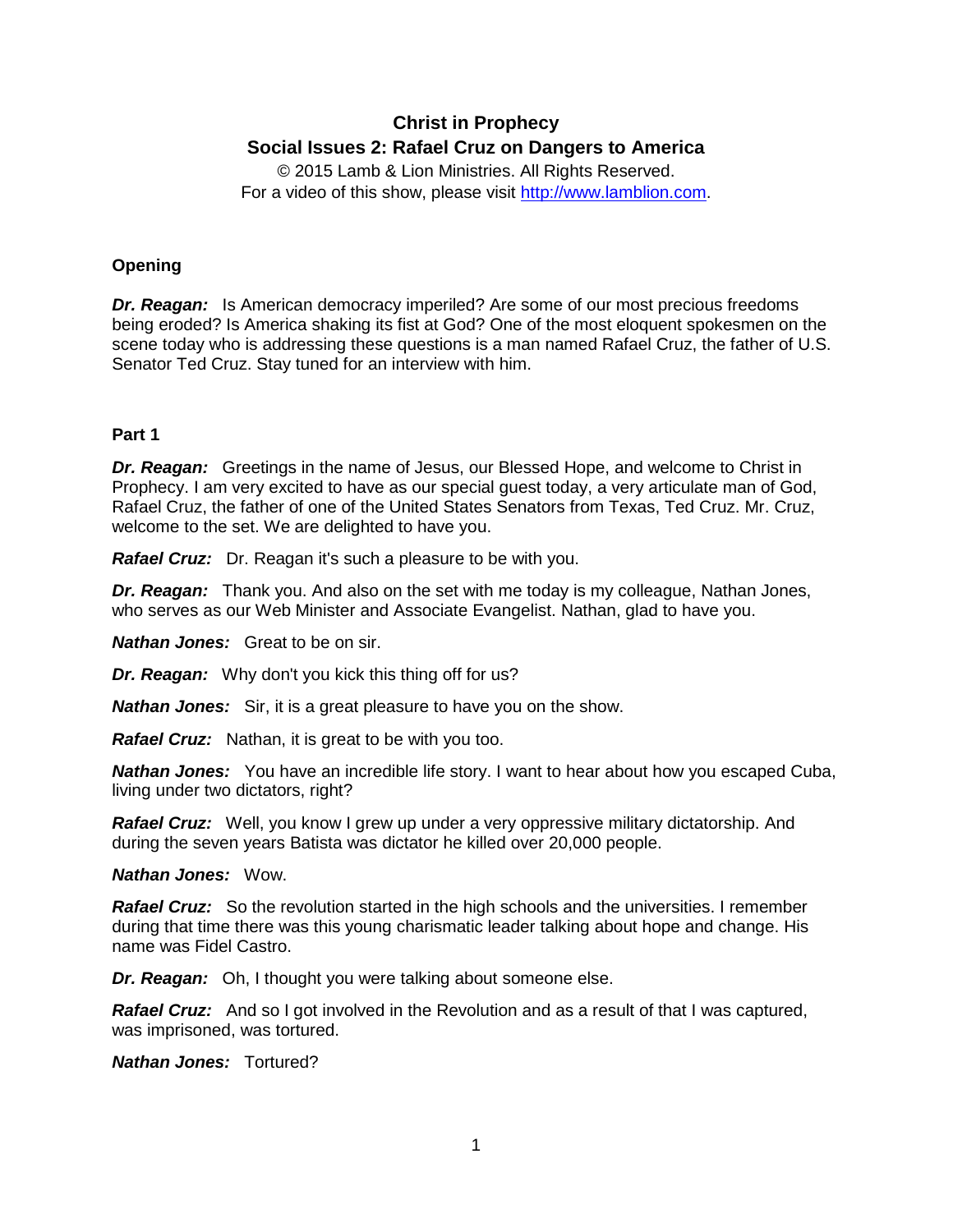**Rafael Cruz:** But you know even though I did not know God, He knew me. And by the grace of God I was able to leave Cuba legally on a student visa. Came to the University of Texas late 1957 still thinking that Castro was a good guy. Well 1959 when Castro took over I went back to Cuba at the end of the summer and did I have a great shock because this same man that had been talking about hope and change was now talking about how the rich were evil, about how they oppress the poor, and about the need to redistribute the wealth. They began confiscating private property. Began attacking freedom of the press. Began attacking freedom of religion. To give you an idea soldiers were coming to a kindergarten class and would say to the kids, "Alright kids, close your eyes and pray to God for candy. Where's the candy? No candy." Alright close your eyes again and pray to Fidel for candy." While the kids had their eyes closed, very quietly they would place candy on all the desks. You know I mentioned this story a few years ago at a meeting and a lady from Romania told me, "Ceausescu did identically the same thing." You see Communism, Socialism, Marxism it's all the same let's not get caught in the semantics. It needs for government to become your god. And in order to do that they must destroy the concept of God. That's what's behind all these attacks on Christianity that we are seeing today in America.

*Dr. Reagan:* Well as I was telling you before we went on the air I had the opportunity to go to Cuba a few years ago to teach at a seminary there. And I tell you I have been all over Eastern Europe, all over Russia before communism fell and I never saw a society so depressed as Cuba. Where people just felt like they had no hope. Where they were living in mass poverty. The middle class was destroyed by Castro.

*Rafael Cruz:* Absolutely.

*Dr. Reagan:* People don't understand that when he came in he just confiscated everything.

*Rafael Cruz:* Absolutely. And you know most people don't really understand this myth about everybody is equal in Communism.

*Nathan Jones:* They are all equally poor, right?

**Rafael Cruz:** That's right. Well there are really three classes, you know the government they all live like millionaires because they confiscated everybody's wealth. Then you have the army who are the enforcers. And then you have the people. And it is true Nathan, they are equal, they all equally starve.

*Dr. Reagan:* Well when I was at the seminary I looked across the street and I noticed there was a little grocery store and next to the grocery store there was a sign on a door that talked about this was the neighborhood watch, something I don't remember the title of it. I asked somebody and they said, "Oh, that is where the person has his office who watches our neighborhood. And they watch everything in the neighborhood." He said, "So all of Cuba is divided into these. And if they see anything that changes, anything that looks like people have some money that they shouldn't have they report this and they get rewarded for it." So you've got somebody watching you all the time.

**Rafael Cruz:** Absolutely they have a person on every block who is the spy for that block. And then every six blocks they have one guy watching those six guys. And it's all that way. And a matter of fact they even have a food police. You see everything is rationed in Cuba. To give you an idea meat, rationed to a half a pound per person per month. We eat a half a pound of meat in one sitting that is the monthly ration. Now you still have to buy it but what happens is people hoard food, or they trade food and so forth. And if they catch you with additional food you'd be put in jail. They call that hoarding.

*Dr. Reagan:* Hoarding.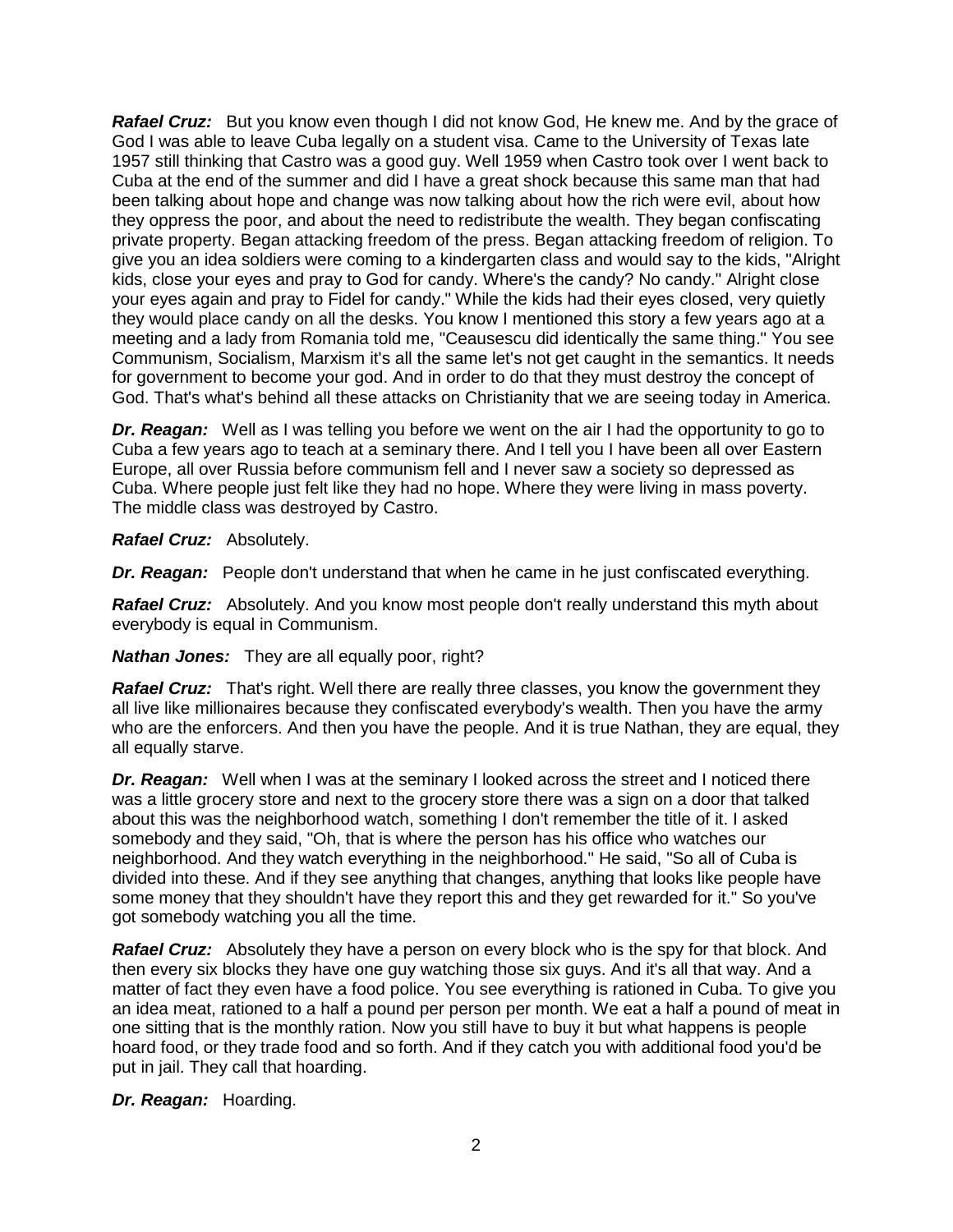#### *Nathan Jones:* In jail for food.

**Dr. Reagan:** Yes. Well one of your comments that you make over and over and I've read this many time is "I am standing up against certain dangerous trends in America, because if America goes the way of Cuba there's no place to flee to."

**Rafael Cruz:** Absolutely. I must have told my son that a dozen times. You know Ted when I lost my freedom in Cuba I had a place to come to. If we lose our freedoms here where are we going to go? There is no place to go.

*Dr. Reagan:* And where is there a place like the country you came to at that time, where you an immigrant who arrives with what \$100? And you start going to school and you are given all of the opportunities that you've had. And then you have a son running for President of the United States. I mean this is unbelievable.

**Rafael Cruz:** Well that is the greatness of America. You know America is the greatest country on the face of the earth. How dare our President say this is not an exceptional country! This is the most exceptional country on the face of the earth.

*Dr. Reagan:* Well he's spend most of his time going around the world apologizing to everybody in the world for America. And you know we are the ones in World War II defeated the Nazis.

*Rafael Cruz:* Absolutely.

*Dr. Reagan:* And yet we are apologizing?

**Rafael Cruz:** And you know I love America so much. You know this is the only country on the face of the earth founded on the Word of God.

#### *Dr. Reagan:* Yes.

*Rafael Cruz:* Founded by men and women seeking the freedom to serve God. And yet, and we've seen how God has used America. America has evangelized the rest of the world.

*Dr. Reagan:* Yes, that's right. Yes. Well let's take a break here, just a brief break. And well come back and I want to have you address some of the questions that I raised at the beginning of the program. Some of the dangers that exist in America today.

#### **Part 2**

*Nathan Jones:* Welcome back to Christ in Prophecy with our interview of Rafael Cruz the father of Senator Ted Cruz.

*Dr. Reagan:* Mr. Cruz I'd like to get into this by mentioning the fact as you just told us that you lived under two dictatorships. One is a fascist dictatorship like Batista, and the other communist dictatorship like Castro. So you know first-hand about tyranny. Now based on that knowledge what warnings would you give to the American people today about dangerous trends in America?

*Rafael Cruz:* Well you know in a sense you could say I was fortunate in that I saw my freedoms taken away just like that. Here in America our freedoms are being eroded a little at a time. It's like the old story of the frog, you know. You put a frog in a pot of hot water he'll jump right out. But you put in in a pot of cold water and put it on the stove and you can boil that frog to death. And that is what is happening to us. Our freedoms are being taken away a little at the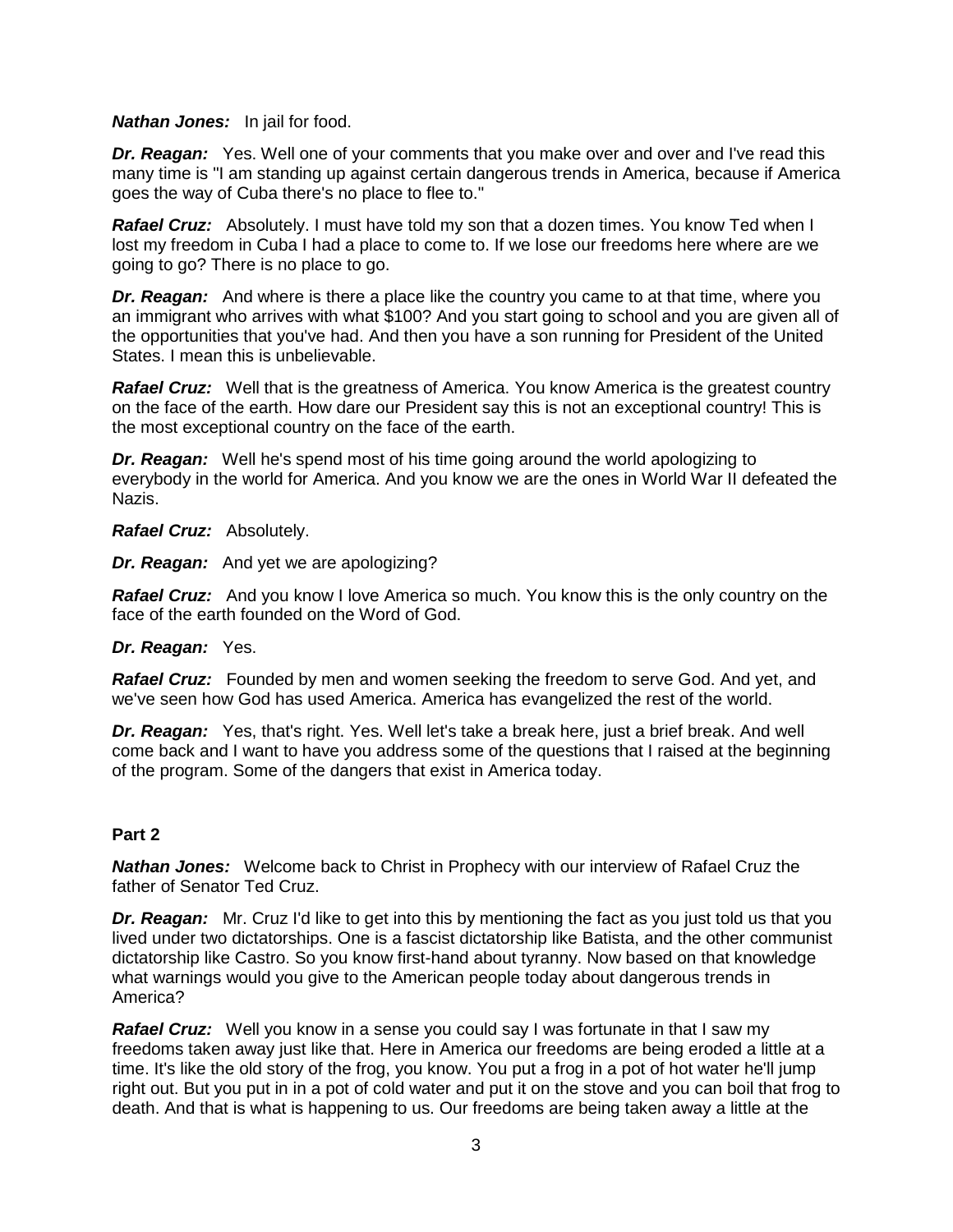time. And we keep taking it. I remember in the late 70's I saw a country here in America, I saw a government begin to institute policies that reminded me of that bearded dictator in Cuba.

#### *Dr. Reagan:* Like what?

**Rafael Cruz:** You remember the Carter years, 22% interest rates, double digit inflation, double digit unemployment. A government so weak in foreign policy that Iran had captured 52 Americans and kept them hostage for 444 days.

*Dr. Reagan:* And our response was to say we won't participate with you in the Olympics.

**Rafael Cruz:** And anyway it was because I saw this the socialism in Jimmy Carter's time that I became very involved in an organization called The Religious Roundtable.

#### *Dr. Reagan:* Ok.

*Rafael Cruz:* Religious Roundtable was a Judeo-Christian organization that together with Moral Majority, that was Jerry Falwell's organization we mobilized millions of Christians in America to help elect whom I consider the greatest President since Abraham Lincoln, President Ronald Reagan. So, I would say my son was nine years old. Our conversation around the dinner table everyday was as to why we have to get rid of this socialist, progressive Jimmy Carter and replace him with a Christian Constitutional Conservative like Ronald Reagan. So my son got a dose of conservative politics from a Christian worldview every day for a year when he was nine years old.

*Dr. Reagan:* And what you said there is so important, a Christian worldview.

*Rafael Cruz:* Absolutely.

*Dr. Reagan:* I find most Christians don't even know what a worldview is much less what a Christian worldview is. How would you define a Christian worldview?

*Rafael Cruz:* Well you know the Bible says if our foundations be destroyed what can the righteous do? You know the wonderful thing about America is America was founded on the foundation of the Word of God.

#### *Nathan Jones:* Yes.

**Rafael Cruz:** As a matter of fact I submit to you that the reason our Constitution and the Declaration of Independence have lasted over two centuries is because those documents were forged on the knees of the framers.

*Dr. Reagan:* They were. And they recognized fully the nature of man. Our Constitution recognizes the true nature of man, that man cannot be trusted there has to be checks, there has to be balances. And our Founding Fathers did not trust man because they were men stepped in the Scriptures. And the Scriptures say man is basically evil.

#### *Rafael Cruz:* Absolutely.

*Dr. Reagan:* Humanists say, oh, no, no basically good, you know and can be trusted. Most of these men were very wealthy men and it's amazing they didn't found an oligarchy or something of that nature. But no they didn't even trust themselves. It was based upon Christian viewpoint.

*Rafael Cruz:* As a matter of fact one of my favorite quotes from Jefferson he said, "The Constitution is like chains to bind the mischief of government."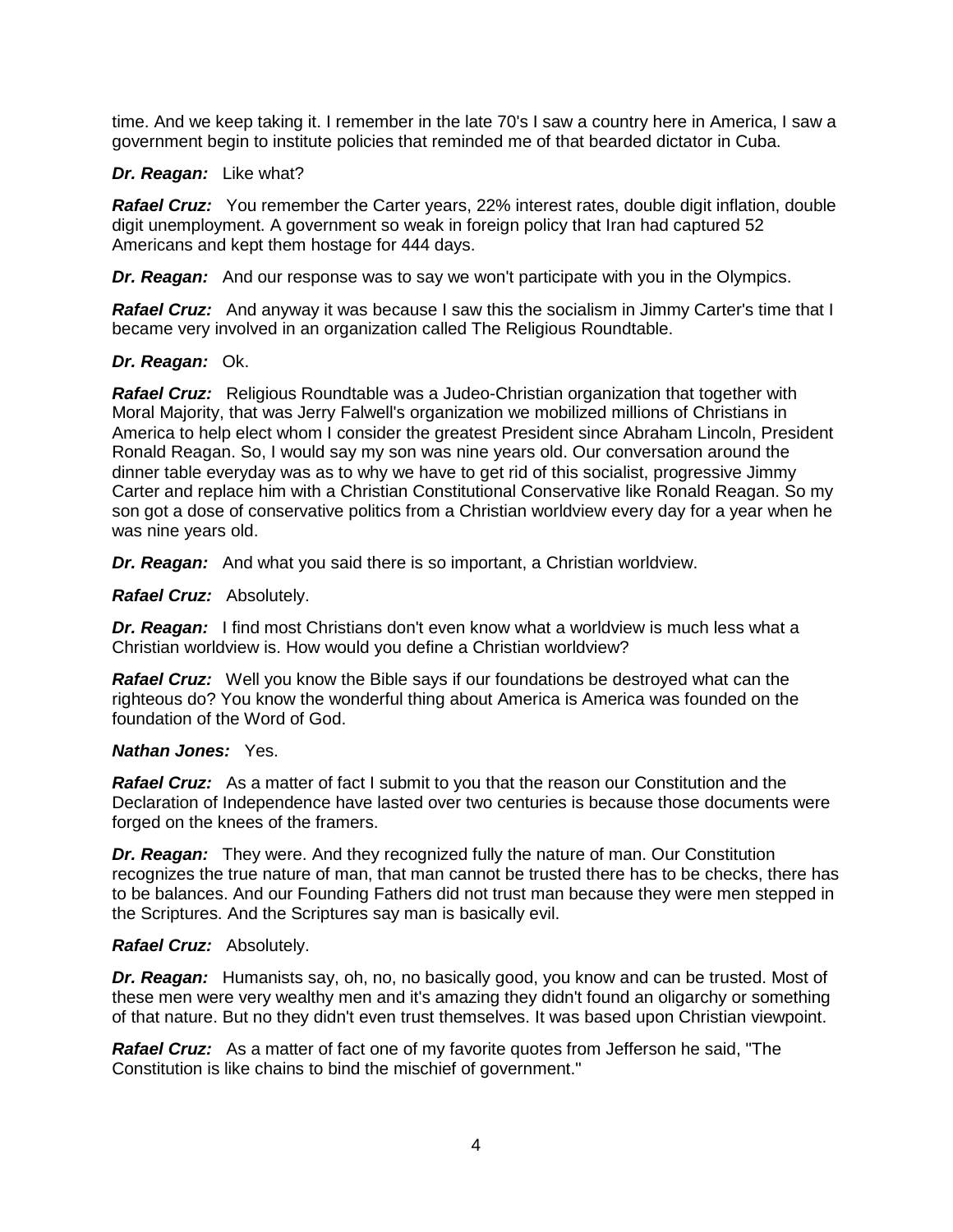*Nathan Jones:* Yes. Well that's why we have the Second Amendment. A lot of people think that gun control will stop crime. But isn't actually the Second Amendment more to protect American's from their own government?

*Rafael Cruz:* Absolutely. And as a matter of fact if we look at history. You know Santa Ana once said, "If we fail to learn the lessons of history we are doomed to repeat it."

*Dr. Reagan:* That's right.

**Rafael Cruz:** Look at all the tinhorn dictators that have taken guns away. Stalin took the guns away, killed 20 million people. Mao took the guns away killed like 50 million people. So did Pol Pot, so did Castro.

*Dr. Reagan:* So did Hitler.

*Rafael Cruz:* Every dictator has taken guns away has used them against the population.

*Dr. Reagan:* That's right. Well I'd like for us to take a look at a little brief video that was done by a renowned professor at the Business School at Harvard University and get your response to it.

*Rafael Cruz:* Sure.

# **Video: Clay Christensen, Professor at the Harvard Business School**

*Clay Christensen:* Some time ago, I had a conversation with a Marxist economist from China. He was coming to the end of a Fulbright Fellowship here in Boston. And I asked him if he had learned anything that was surprising or unexpected. "And without any hesitation, he said, "Yeah. I had no idea how critical religion is to the functioning of democracy. The reason why democracy works," he said, "is not because the government was designed to oversee what everybody does, but rather democracy works because most people, most of the time, voluntarily choose to obey the law. And in your past, most Americans attended a church or synagogue every week, and they were taught there by people who they respected." My friend went on to say that "Americans follow these rules because they had come to believe that they weren't just accountable to society, they were accountable to God." My Chinese friend heightened a vague but nagging concern I've harbored inside that as religion loses its influence over the lives of Americans, what will happen to our democracy? Where are the institutions that are going to teach the next generation of Americans that they, too, need to voluntarily choose to obey the laws? Because if you take away religion, you can't hire enough police.

*Dr. Reagan:* Well, he ends that video with the statement, "If you take away religion, you cannot hire enough police." What is your response to that?

*Rafael Cruz:* Well absolutely. You know what happens is when you destroy I would say Christianity more than religion what takes its place is another religion which is called Secular Humanism. And Secular Humanism basically says there is no God, you are your own God. So on that premise there are no moral absolutes. As a matter of fact their mantra is if it feels good do it.

# *Dr. Reagan:* Do it.

**Rafael Cruz:** So, you see a lot of chaos, a lot of immorality, a lot of corruption. And it is a situation that deteriorates more, and more, and more, that's what we see in America today.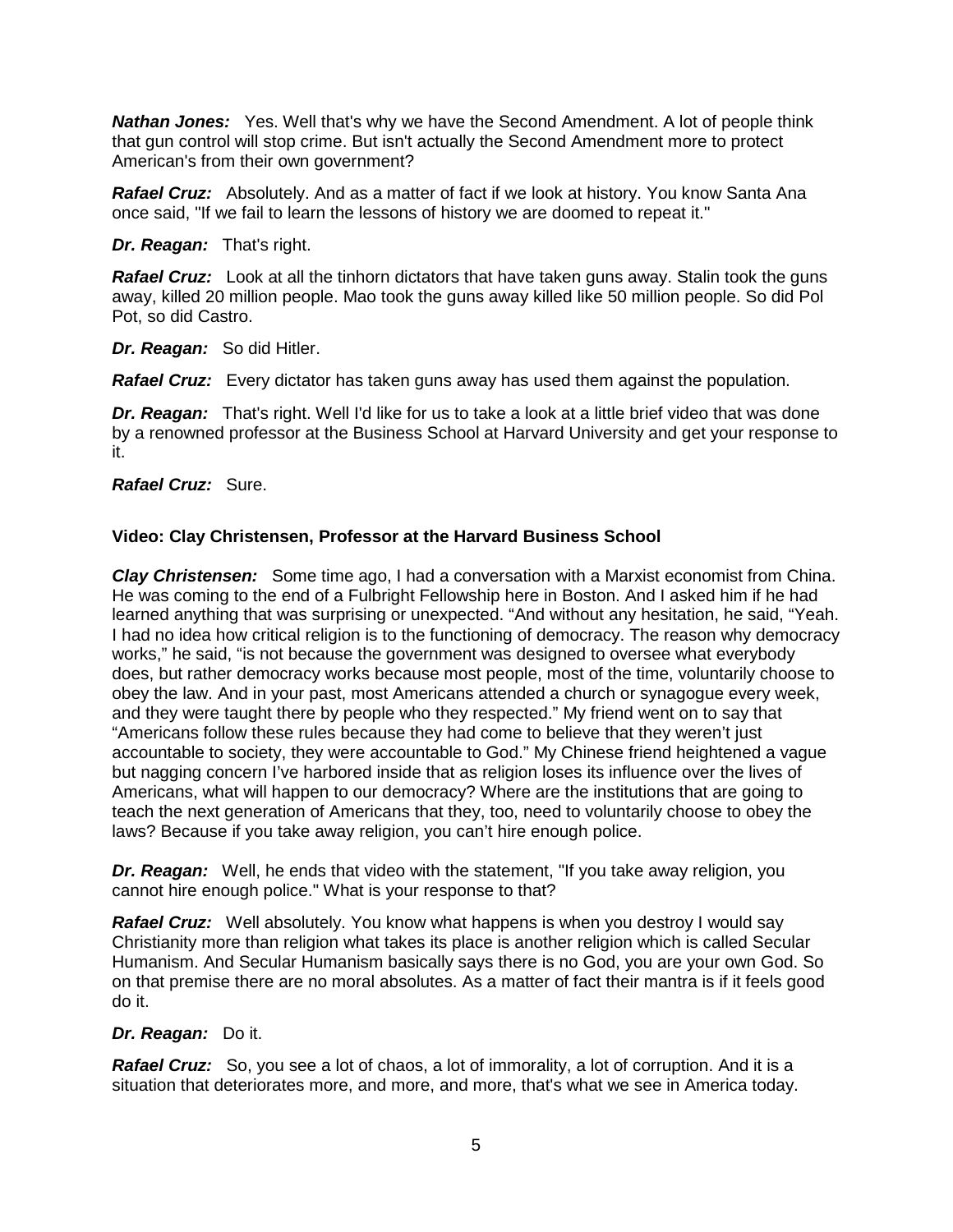*Dr. Reagan:* Well I was just going to say you are of the age where we have witnessed in our lifetime the deterioration of America. When I was a kid growing up we did Bible readings in school, we prayed in school. Our English Reader was made up of Bible stories.

### *Rafael Cruz:* Absolutely.

*Dr. Reagan:* We were taught morality. In 1956 when I graduated from Waco High School on any given day there were 100 pickup trucks in the parking lot and every pickup truck had a gun rack and there was a deer rifle, and there was a shotgun, and there was a 22 rifle, and usually a pistol in the glove compartment, nobody was worried about that. Today we have moral pigmies killing each other over tennis shoes.

### *Rafael Cruz:* Yes. Yes.

*Dr. Reagan:* Now it has to do with the fact that we have simply eroded our Christian standards. And as that has happened we have violence in the schools. We have violence in society. We see society as falling apart. What I can't understand is why people who are non-Christians cannot recognize the connection here.

*Rafael Cruz:* Well, of course what has happened is this. This so called religion of Secular Humanism started as far back as 1933. There was a document printed in America in 1933 it was called the Humanist Manifesto.

### *Dr. Reagan:* Yes.

*Rafael Cruz:* As a matter of fact one of the principle authors was John Dewey considered the Father of American Education. He was a member of the American Communist Party. That is so called our top educator. And then in '62, prayer is removed from school, '63 the Bible is removed from schools. The consequence of those two, those two abominable decisions of the Supreme Court, teen pregnancy skyrocketed over 500%, and so did violent crime. But the sad thing Dr. Reagan is the Church remained silent. They called it a political issues. How can you call prayer a political issue? How can you call Bible study a political issues?

*Dr. Reagan:* Well I remember under the military dictatorship in Poland at one point they decided they were going to take the crucifixes out of every classroom in Poland, every classroom had a crucifix. And the people went into the streets and said you will do that over our dead bodies. And the communist regime said, "Well ok. We'll back off of that." But we didn't stand up. We didn't speak out. As you say it has happened over a long period of time. And you talk about those decisions the one just infuriates me is when the Supreme Court threw the Ten Commandments out and said, "You can't even have the Ten Commandments on the walls of the schools of America." And they said the reason is because the children might read them and decide to obey them. They actual said that in the decision.

*Nathan Jones:* Oklahoma City in the middle of the night they snuck the Ten Commandments monument off of the Capital Building.

*Rafael Cruz:* Yes, it just happened as a matter of fact this last week. But you know again it is- the thing that amazes me if these Atheist say they don't believe in God, why are they so afraid of the Cross? Why are they so afraid of the Ten Commandments?

*Nathan Jones:* Because they know.

*Rafael Cruz:* I mean there is power in the cross and they know it.

**Dr. Reagan:** Absolutely, absolutely there is power in the cross. Well, it's really strange the way things have developed in this nation, a nation that was founded on Christian principles. A nation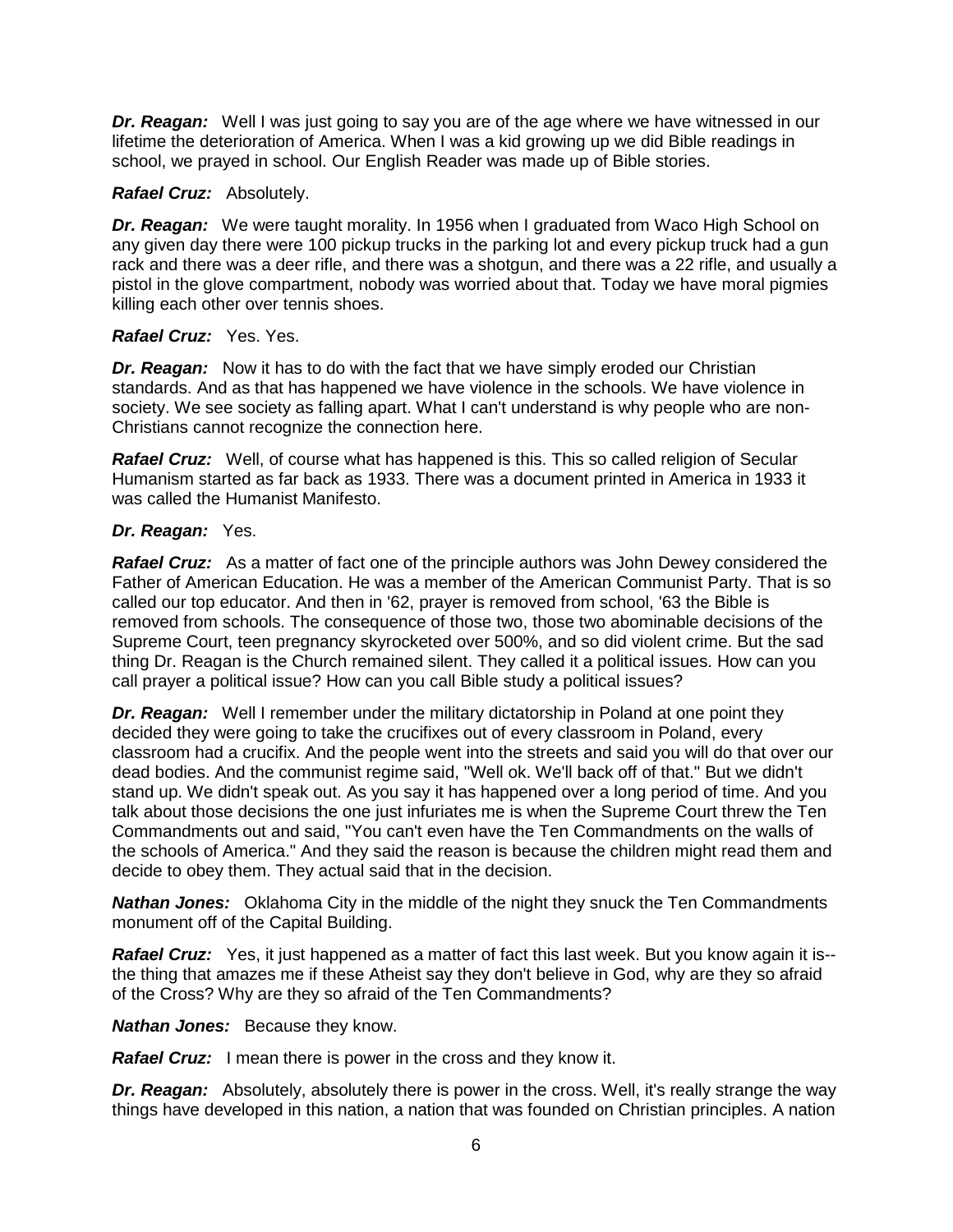that has been blessed like no other nation since ancient Judah. And yet we have turned our back on God, we are shaking our fist at God. And I think we are just begging for the destruction of God.

*Rafael Cruz:* Absolutely. But you know something I am still very, very encouraged. I think America's best days are still ahead. Because you know there is a point where the people of God are going to say, "I can't take it anymore." I think the decision on June 26th to legalize homosexual marriage, I think the Devil overplayed his hand. Because all of a sudden we have a frontal attack on the family.

### *Dr. Reagan:* That's right.

**Rafael Cruz:** And the family is the fundamental unit of society; it is the very first institution that God created. And as the family goes so goes the nation.

### *Dr. Reagan:* Yes.

*Nathan Jones:* Mr. Cruz what do you think about Christianity in the way of limiting our freedom to worship. I hear President Obama all the time saying that we have the freedom to worship, but he never says freedom of religion. There is a big difference.

*Rafael Cruz:* Oh, there is a huge difference. You see every communist country around the world has freedom of worship. And the way they define worship, worship is what you do inside of the house of worship. You see Dr. Reagan you just went to Cuba. Inside of a church in Cuba you can worship, you can evangelize inside of the Church. Of course they have spies there monitoring what you're saying.

*Dr. Reagan:* One thing you can't do is get up and deliver a sermon that criticizes the government.

*Rafael Cruz:* No, you can not criticize that is why they have spies there. But if you share the Gospel in the streets you are put in prison. And you see it is very, very, purposeful that the government, this administration talks about freedom of worship. Under freedom of worship you may even be put in jail if you have a Bible study in your home.

*Dr. Reagan:* That's right. It sounds so good. Oh, our President says over and over, "I believe in freedom of worship." But that's not what the Constitution says. The Constitution says we have the freedom to exercise our religion and that means taking it into the marketplace, it means taking it where you work. It means that you don't keep it inside a building.

*Rafael Cruz:* Absolutely.

*Dr. Reagan:* And yet that's what were--

*Rafael Cruz:* As a matter of fact Jesus says, "You are the light of the world." But you know light is worthless unless you point at the darkness. So we've got to take it out of the four walls of the church and take it out into the marketplace.

*Dr. Reagan:* That's so true. Yes, we had at our annual conference this year one of our speakers was Tim Wildmon of the American Family Association.

*Rafael Cruz:* Oh, I know him well.

*Dr. Reagan:* And Tim made the comment he said, "There are so many Christians who think it is improper to get involved in politics in anyway because it is such a dirty thing. But he said,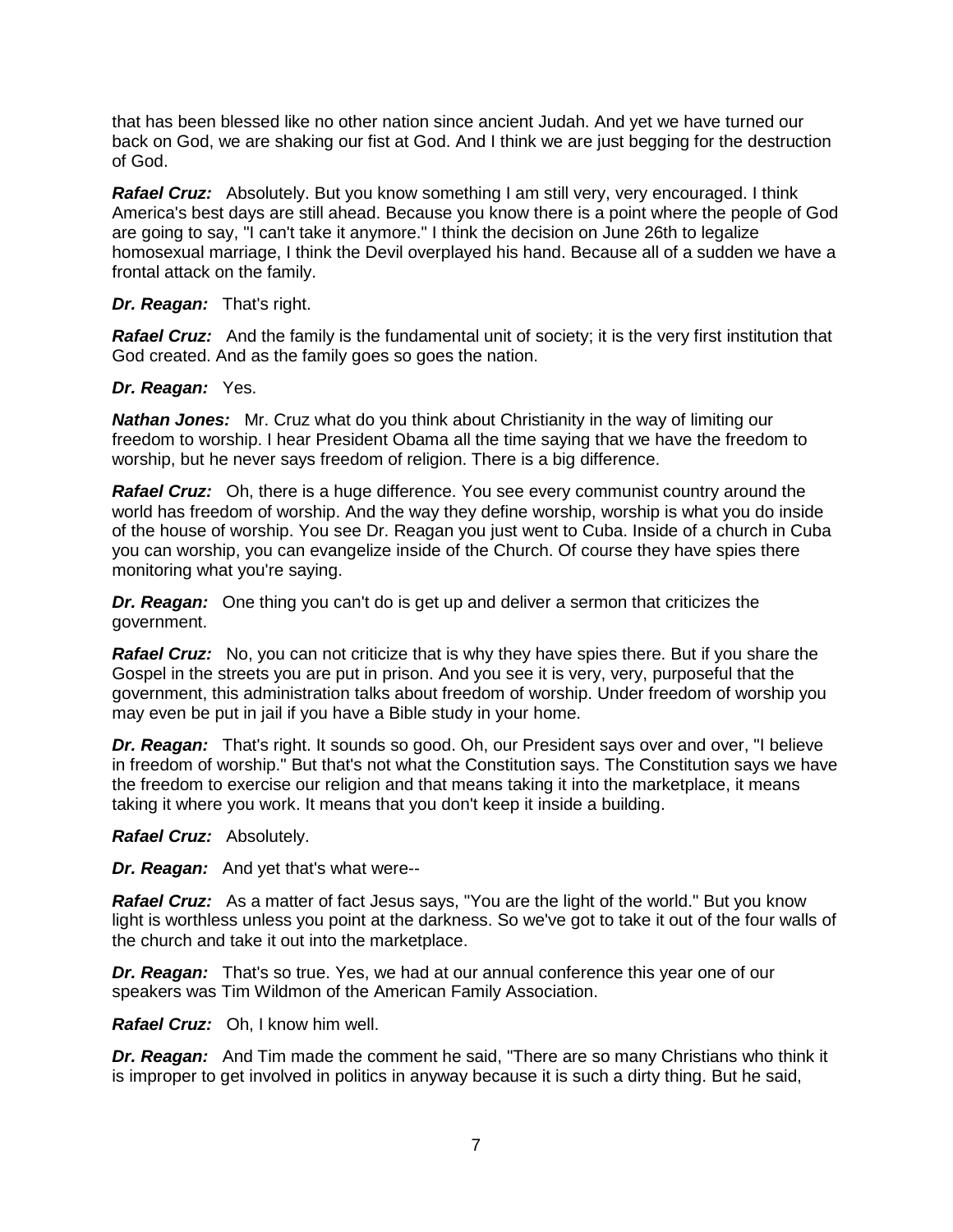"Isn't it amazing that we as Christians say, "As good Christians we must obey the law but we'll let pagans make the law."

#### *Nathan Jones:* Yes.

*Rafael Cruz:* Well, you know Proverbs 29:2 says, "When the righteous are in authority the people rejoice.

#### *Dr. Reagan:* Yes.

*Rafael Cruz:* When the wicked beareth rule, people mourn." What happens is this, if the righteous are not running for office. If the righteous are not even voting, what is left? The wicked electing the wicked. And we get what we deserve.

*Dr. Reagan:* Well I want to talk to you about that in just a moment. We are going to have another brief break and we are going to come back and ask you about guidelines for voting, because you have actual made the statement that the Bible tells you how to vote.

#### *Rafael Cruz:* Exactly.

# **Part 3**

*Dr. Reagan:* Welcome back to Christ in Prophecy and our discussion with Rafael Cruz the father of U.S. Senator Ted Cruz.

*Nathan Jones:* Mr. Cruz I was reading in the "Wall Street Journal" that you made this quote and it goes, "The Bible tells you exactly who to vote for." Is that correct? Where did you get that?

*Rafael Cruz:* Absolutely. Let me put it in context.

#### *Nathan Jones:* Ok.

*Rafael Cruz:* Moses has just crossed the Red Sea and now Moses is in the wilderness trying to govern over a million people. Moses is going bananas. Here comes his father-in-law Jethro and he says, "Moses what are you doing trying to judge people from morning to night. What you are doing is not good." And in Exodus 18:21 God speaks to Moses through Jethro and God says, "You select from among the people." Now note, Nathan, He doesn't say, "I will appoint." "No, no, no you select which." It is the same as you elect. You go to Deuteronomy 1:13 and he says, "You choose leaders from among your people from the different tribes and I will make them rulers of you. So you elect." And then God gives four qualifications: able men, such as fear God, men of truth, hating covetousness. Able men, such as fear God, men of truth, hating covetousness. Let's take them one at a time.

#### *Nathan Jones:* Ok.

*Rafael Cruz:* Able men, and women of course what does that mean? Well that simply means elect men and women who are capable of doing the job. Let's stop electing the village idiot.

#### *Nathan Jones:* Qualification.

*Rafael Cruz:* Qualification. Number two, such as fears God. Well if you fear God, you obeys God's commands. We call that in America Judeo-Christianity. Well what is Judeo-Christianity?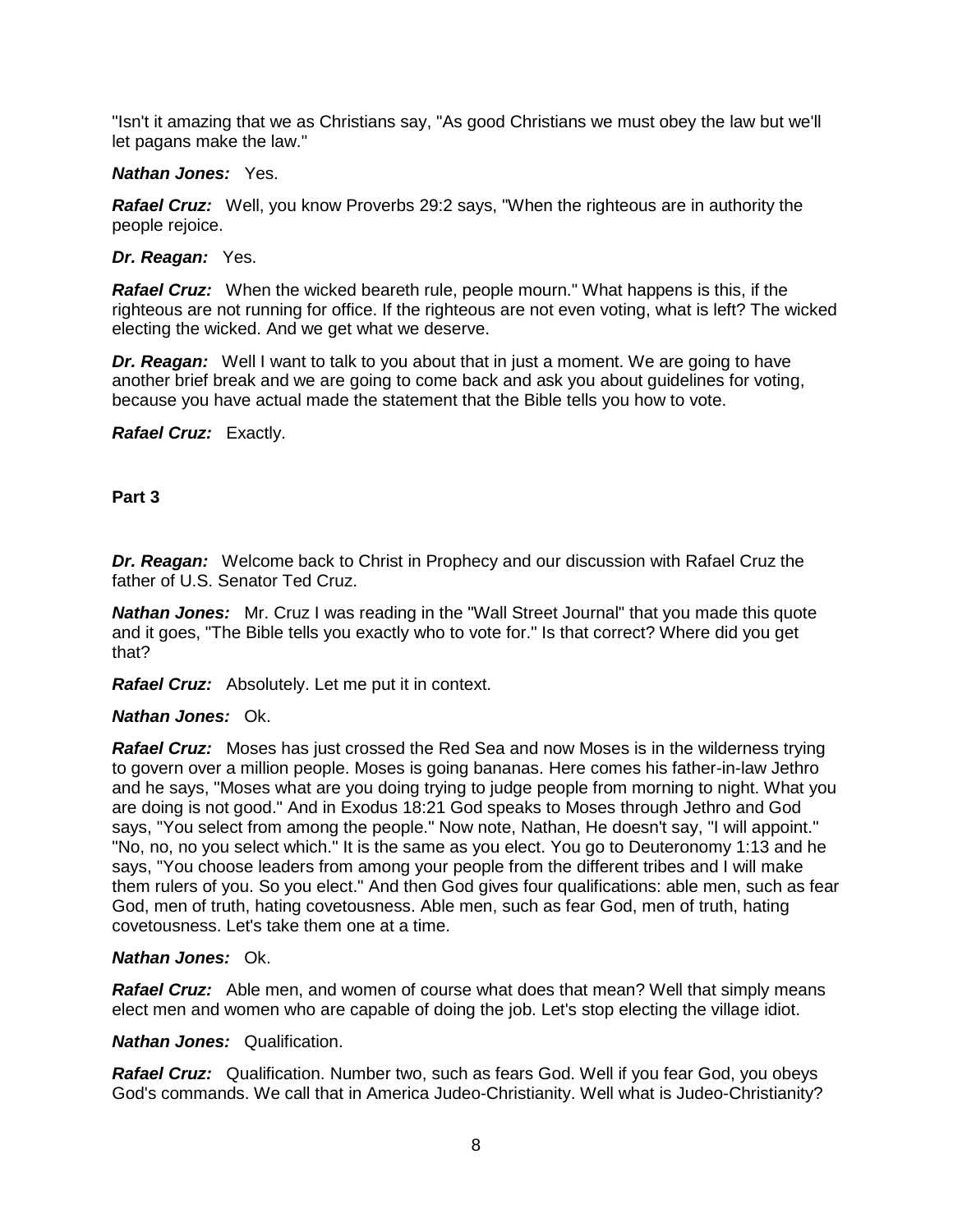Well first of all it is a moral code of conduct depicted by the last six commandments in the Decalogue, the horizontal commandments, and it is honesty, integrity, hard-work, individual responsibility, the rule of law, and yes, free enterprise and limited government. And the Bible speaks a lot about all of those. Number three men of truth. Let me ask you this: Aren't you sick and tired of men and women of lies in government?

### *Dr. Reagan:* Yes. Amen.

### *Nathan Jones:* All the time yes.

**Rafael Cruz:** I mean they tell you one lie, to cover up the previous lie. Whether it is Fast and Furious, or the IRS, or the NSA, or Ebola, or missing e-mails, or money from foreign governments, or Planned Parenthood is lies, upon lies, upon lies. Let me ask you another question. Have you come across a candidate for public office, telling you all these wonderful things that they are going to do, only to get elected and do exactly the opposite?

*Nathan Jones:* We see that again, and again don't well.

*Rafael Cruz:* Now, that one is easy to fix if you just follow this rule. Stop listening to their rhetoric and start looking at their record.

### *Dr. Reagan:* Their actions, yes.

*Rafael Cruz:* Stop looking at what they say. Start looking at what they do, and what they have done. Jesus put it this way, "Ye shall know them by their fruit." It is about time we do some fruit checking. So able men, such as fear God, men of truth, number four hating covetousness.

### *Dr. Reagan:* Yes.

*Rafael Cruz:* Something very interesting about covetousness in government it is not really about money it is about power and control. Politicians covet power, and they covet the control that power gives them over we the people. That's why we have politicians in Washington that have been there for 30 years and they want to be there another 20, they don't want to relinquish that power.

**Dr. Reagan:** Well, Brother I tell you you're advice there is wonderful, it is so desperately needed in the Church today. I have been so upset over the fact that professing Christians decide how they are going to vote on the basis of the race of the person. On the basis of the party affiliation. On the basis of anything in the world except biblical principles: Where do they stand on abortion? Where do they stand on homosexuality? Where do they stand on Israel? The biblical principles.

# *Rafael Cruz:* Absolutely.

**Dr. Reagan:** And I've--I wish had the time to go into detail but I know of a church in the Dallas area where the pastor got up during this last election and said, "I want to tell you how to vote." He didn't tell who to vote for he just said, "You need to vote for people according to these principles." And as they are walking out one of the deacons of the church says in a very load voice in the lobby, "Well I'll tell you what I'm going to vote for who my Union Leader says to vote for."

*Rafael Cruz:* That's sad.

*Dr. Reagan:* That's why this nation is in the condition it's in.

*Rafael Cruz:* Isn't that sad.